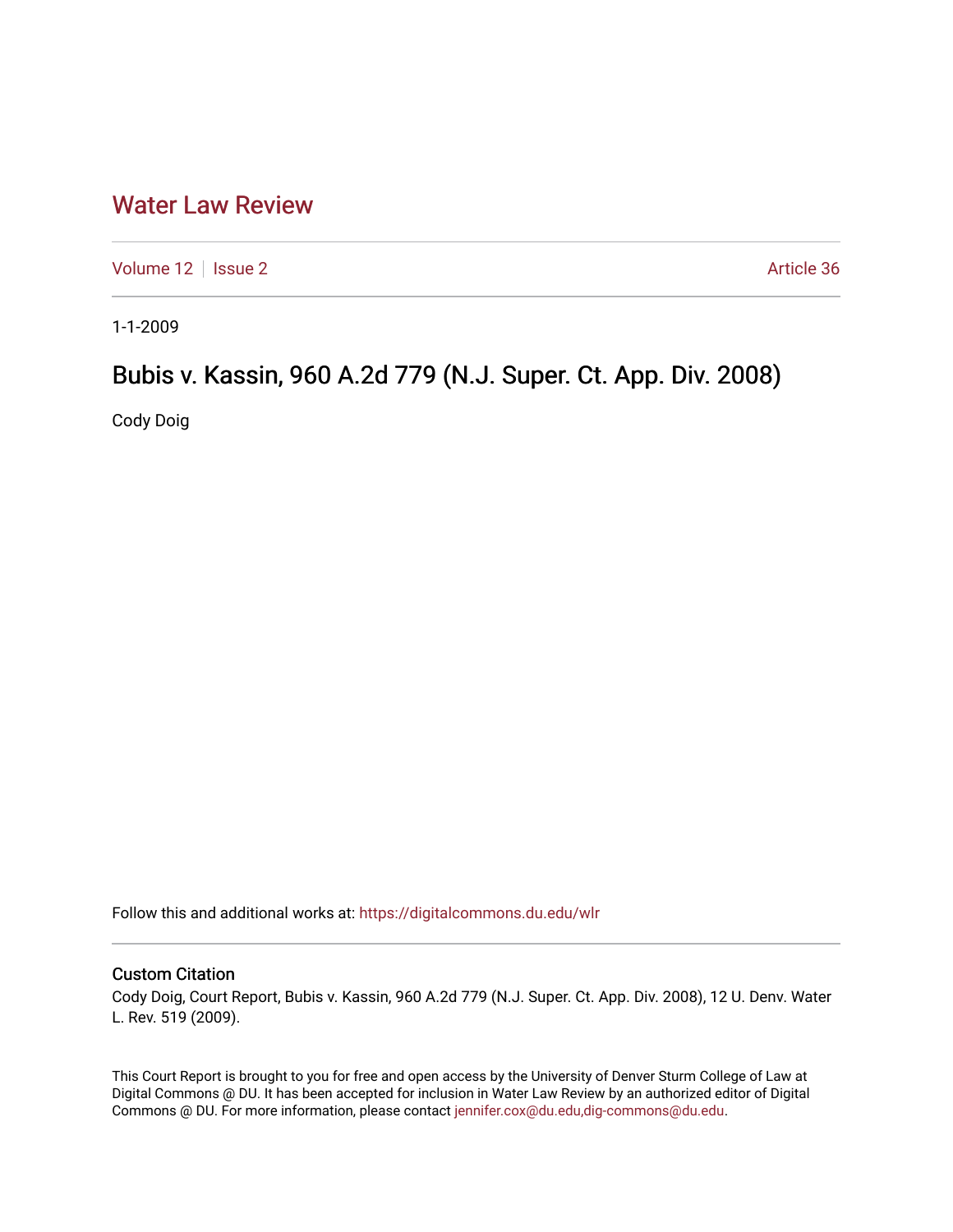view. Thus, the court held that the informal letter sent to the Howells was reviewable under Nevada law. Next, the court explained that a writ of mandamus will not issue unless the respondent has no plain, speedy, and accurate remedy in the ordinary course of the law. In this case, the Howells could not rely upon mandamus because of the availability of the alternative legal remedy of judicial review. Thus, the court held that judicial review is the proper procedural mechanism for reviewing a State Engineer's decision. Furthermore, the court held that only a court of competent jurisdiction has the power to determine conflicting claims to ownership to a water right. Finally, the court held that because the State Engineer never had the power to resolve title questions, and the 2005 legislative amendments merely reaffirmed this, the amendments could not provide the basis for an appeal. However, the court noted that its decision did not preclude the Howells from contesting title ownership to the water rights in a quiet title action in district court.

As a result, the court affirmed the district court's denial of the Howells' petition for judicial review.

*Allison Graboski*

### **NEW JERSEY**

Bubis **v. Kassin, 960 A.2d 779 (N.J. Super. Ct. App. Div. 2008)** (holding that the Public Trust Doctrine does not: (1) protect private views of the ocean from obstruction by the public's use of the beach below the high water mark, or (2) guarantee public access to a private oceanfront property devoted to uses other than public use.

Jack and Joyce Kassin (the "Kassins") own approximately 650 feet of oceanfront property in the Village of Loch Arbour and use it strictly for their own private enjoyment. The remaining 350 feet of oceanfront property in Loch Arbour is a public beach that a municipality owns and operates. On June 27, 2004, Sophie Bubis ("Mrs. Bubis") accessed the Kassins' beachfront property through a public access path and placed her beach chair below the mean high water mark (the "foreshore") directly in front of one of the Kassins' beach huts. Mrs. Bubis refused to relocate when a lifeguard, employed by the Kassins, asked Mrs. Bubis to move due to the obstruction of the Kassins' view. Mrs. Bubis left only after the police served her with a complaint and summons for defiant trespass.

Mrs. Bubis subsequently filed a motion for enforcement of litigant's rights in the Chancery Division of the Municipal Court alleging the Kassins interfered with her rights under the Public Trust Doctrine as well as her rights to use a portion of the Kassins' property above the foreshore. After an evidentiary hearing, the trial court concluded the Kassins could limit the public's use of the foreshore. The trial court allowed recreational activities such as surfing and fishing and reasonable rest periods within the foreshore; however, the trial court explic